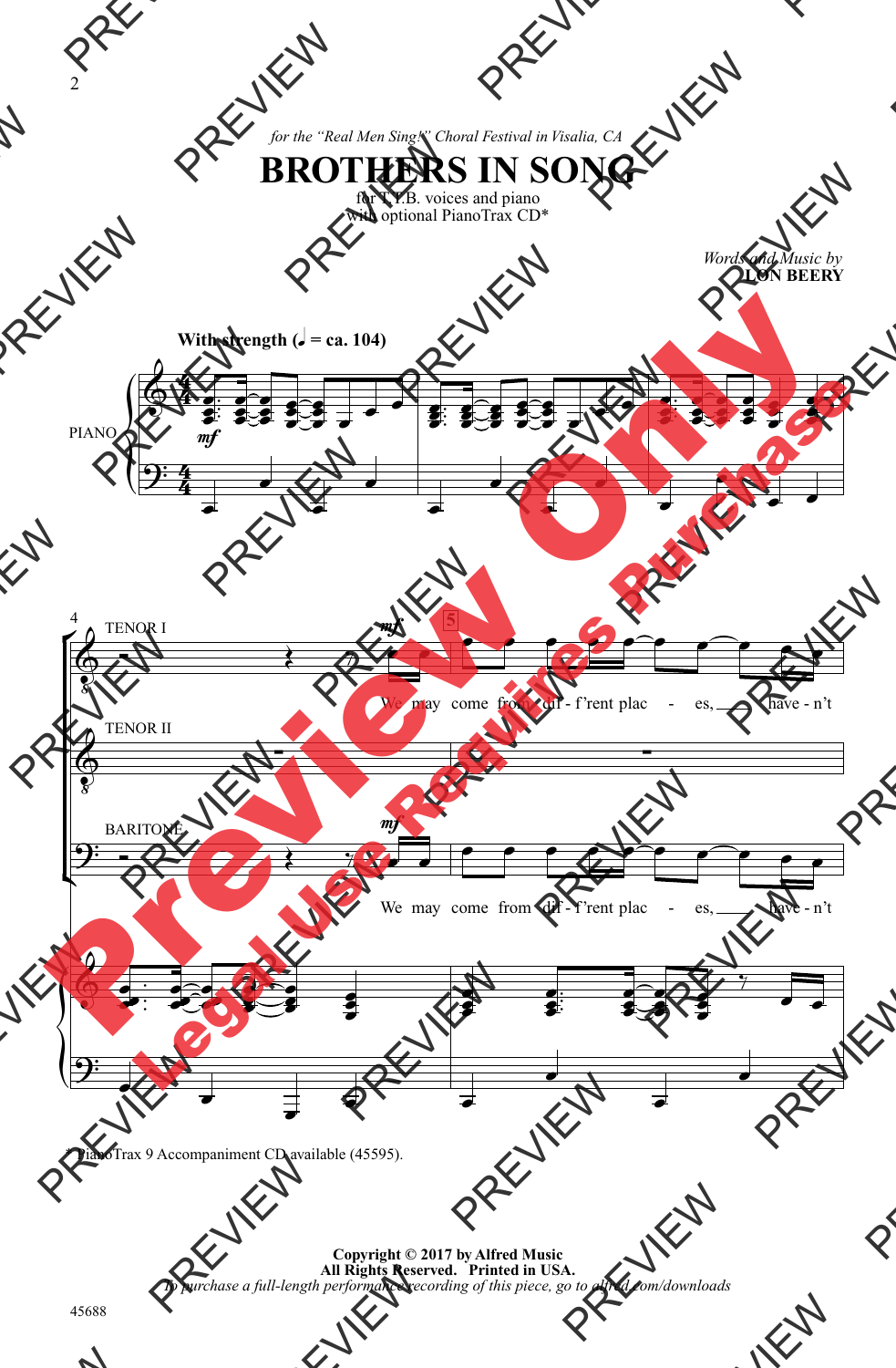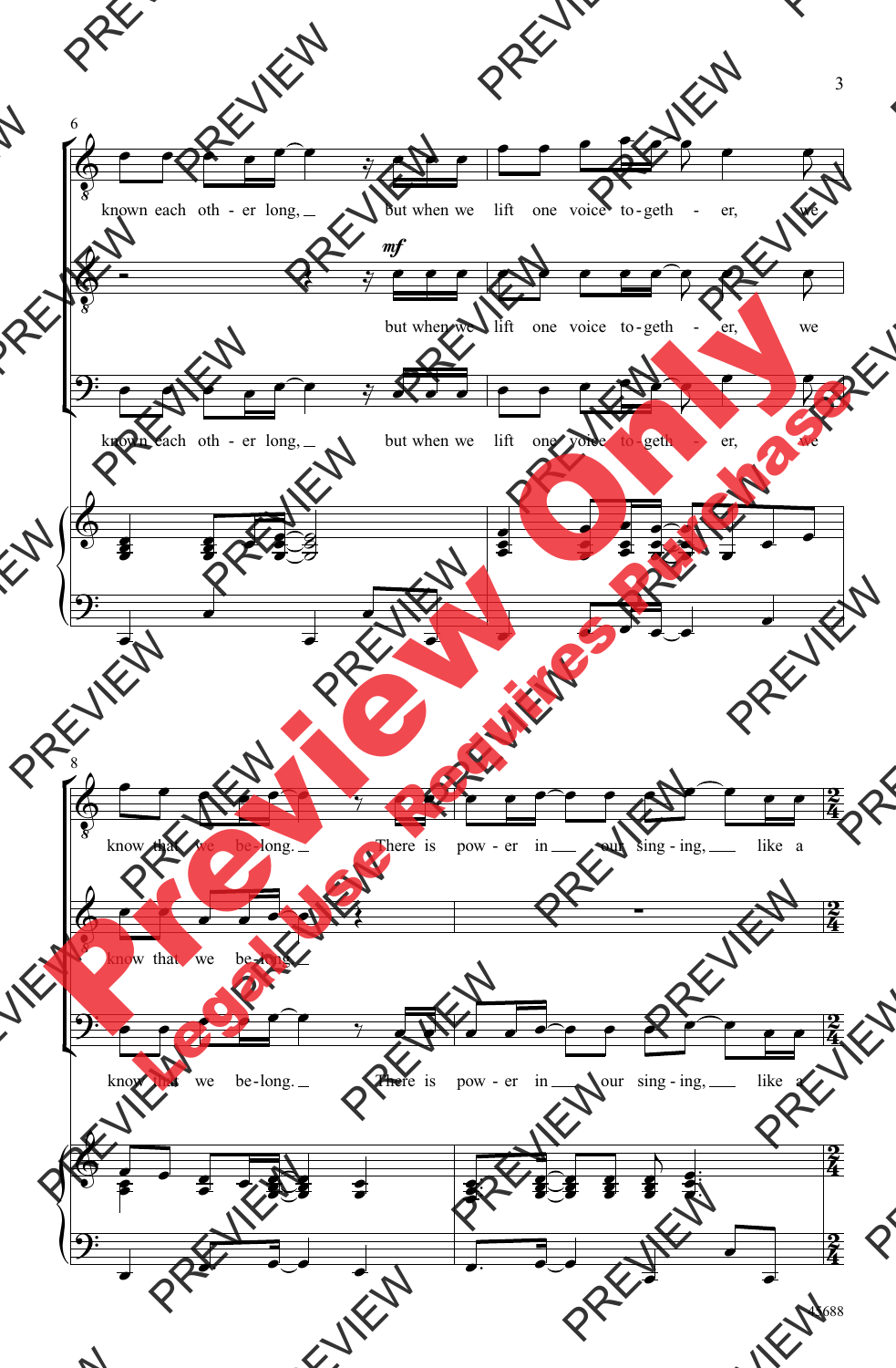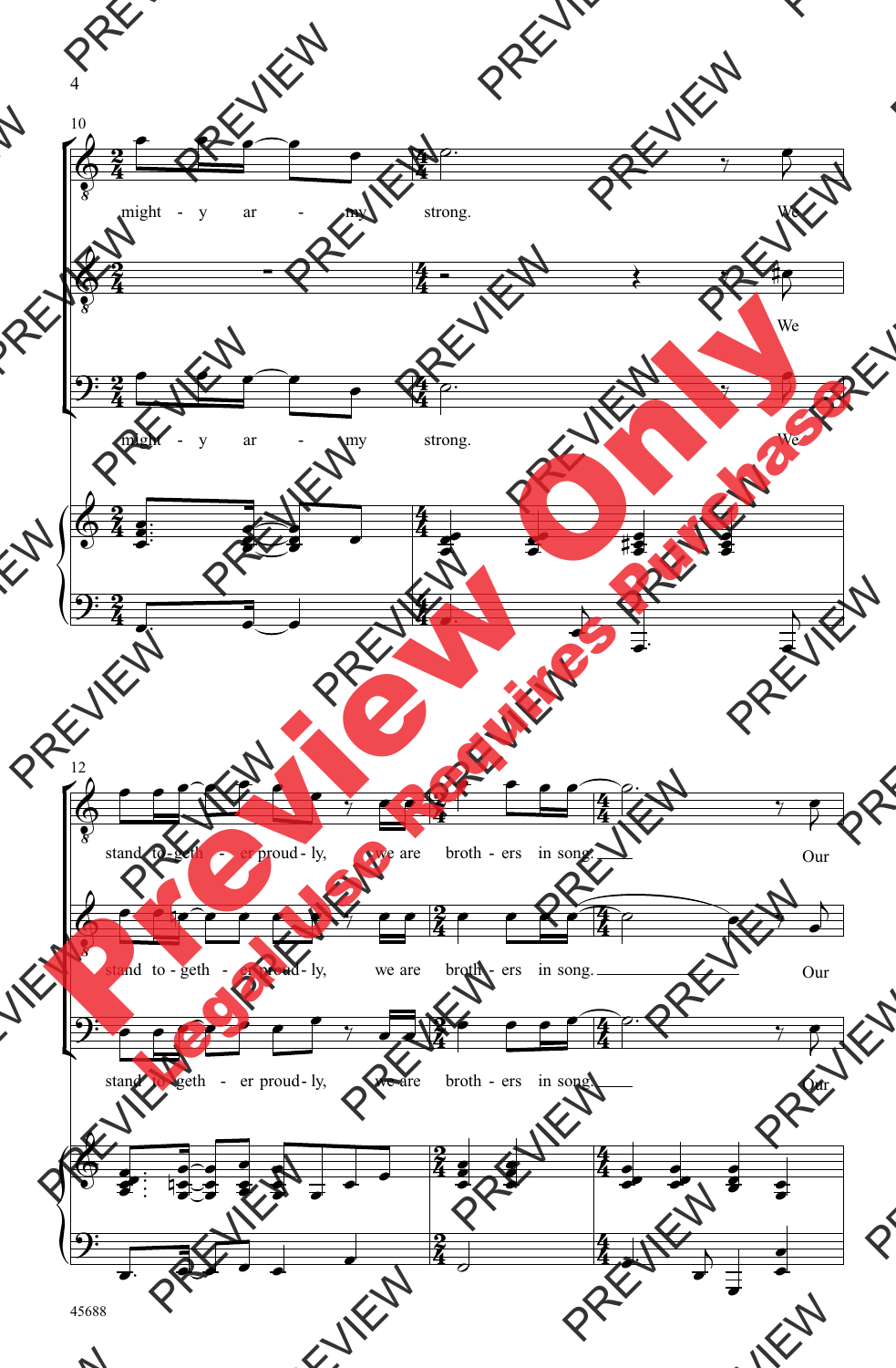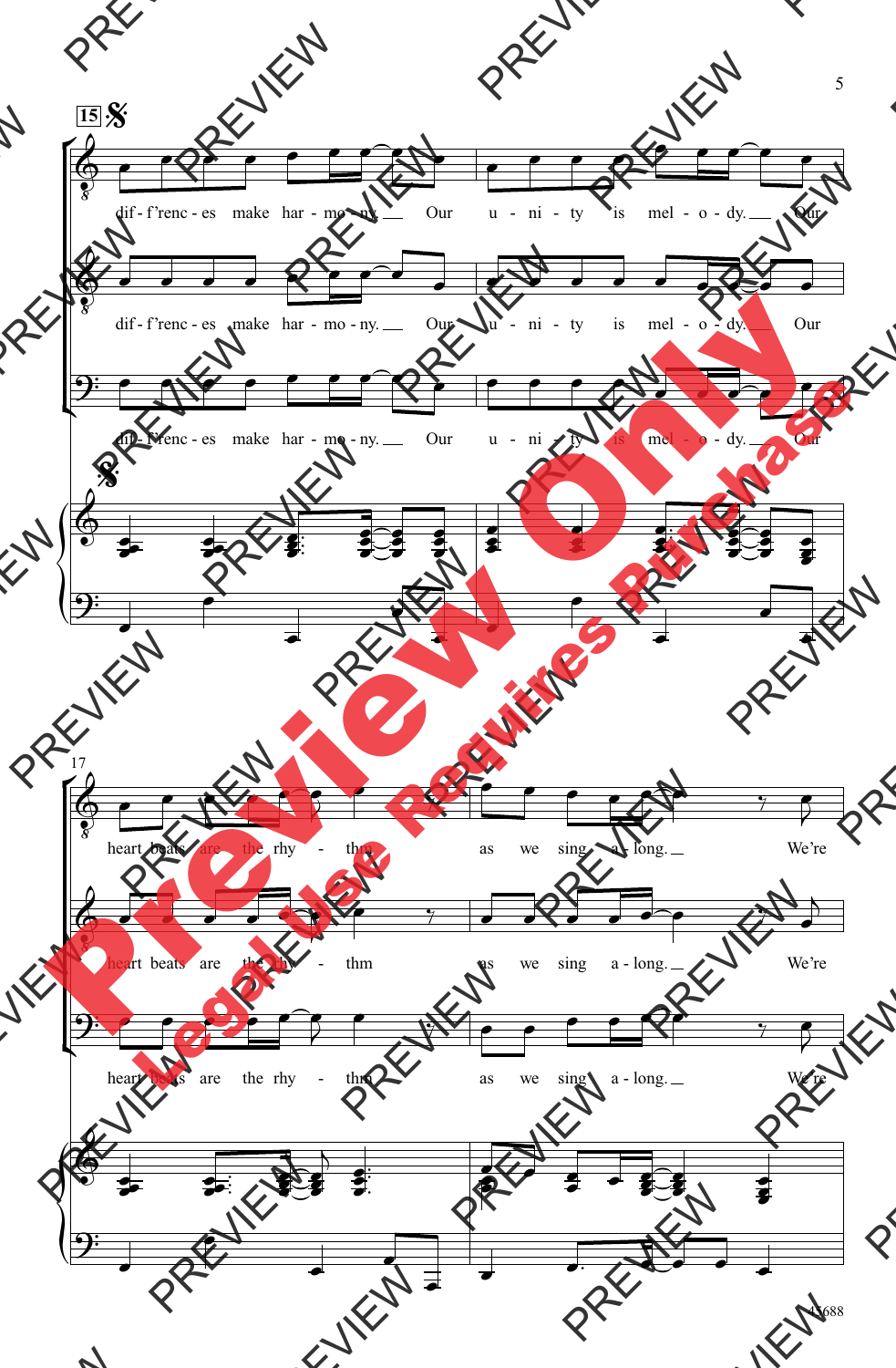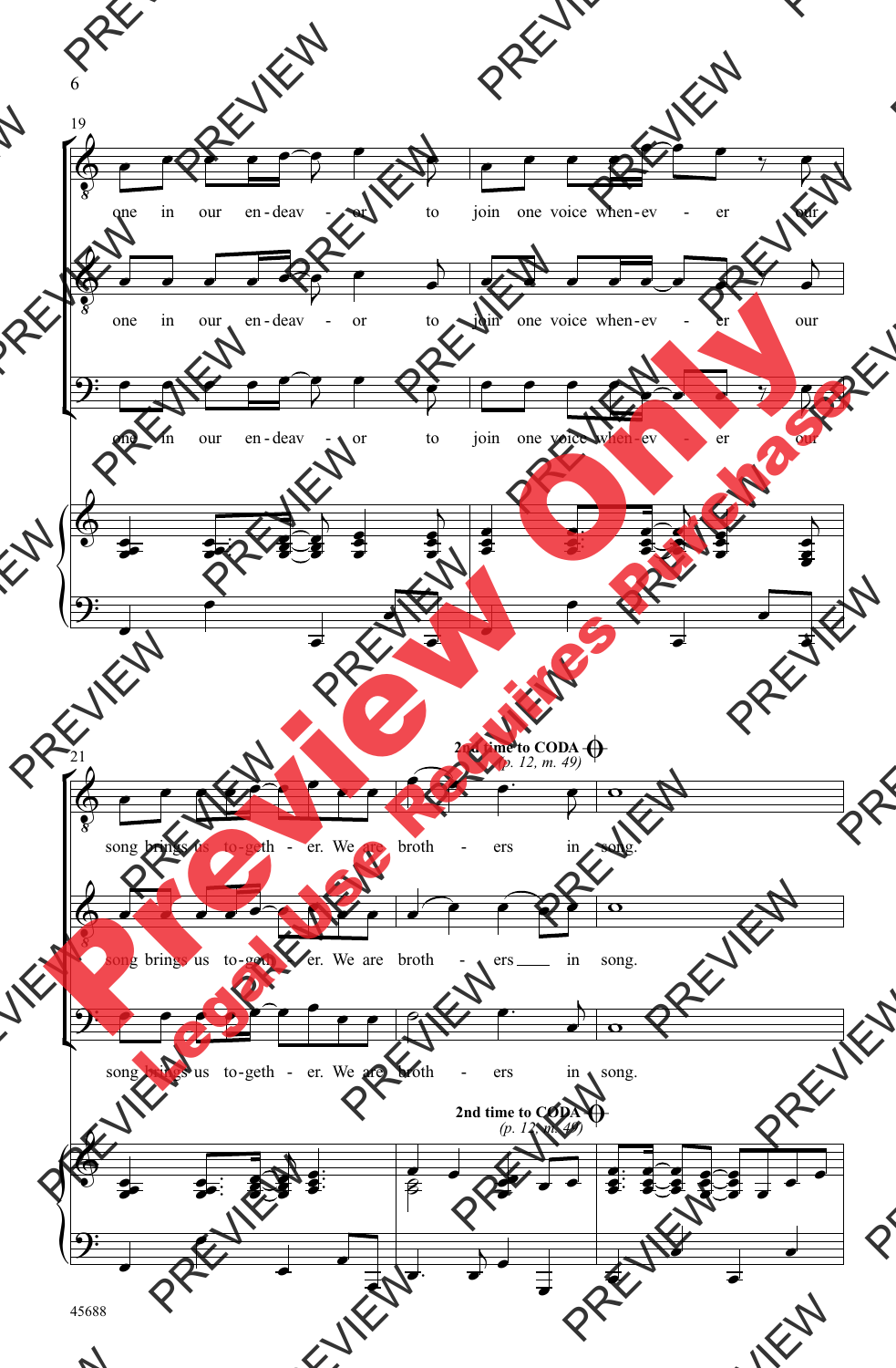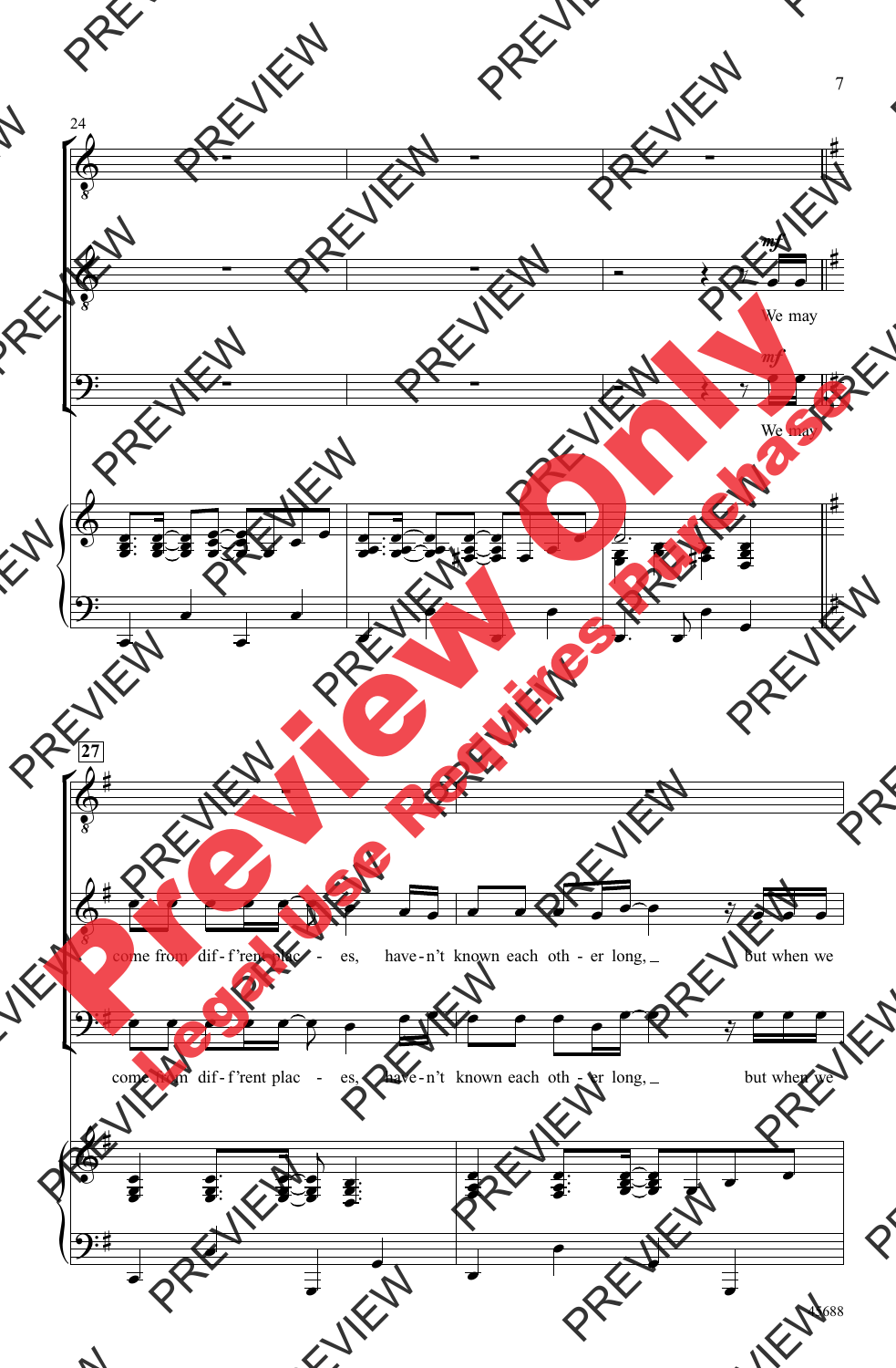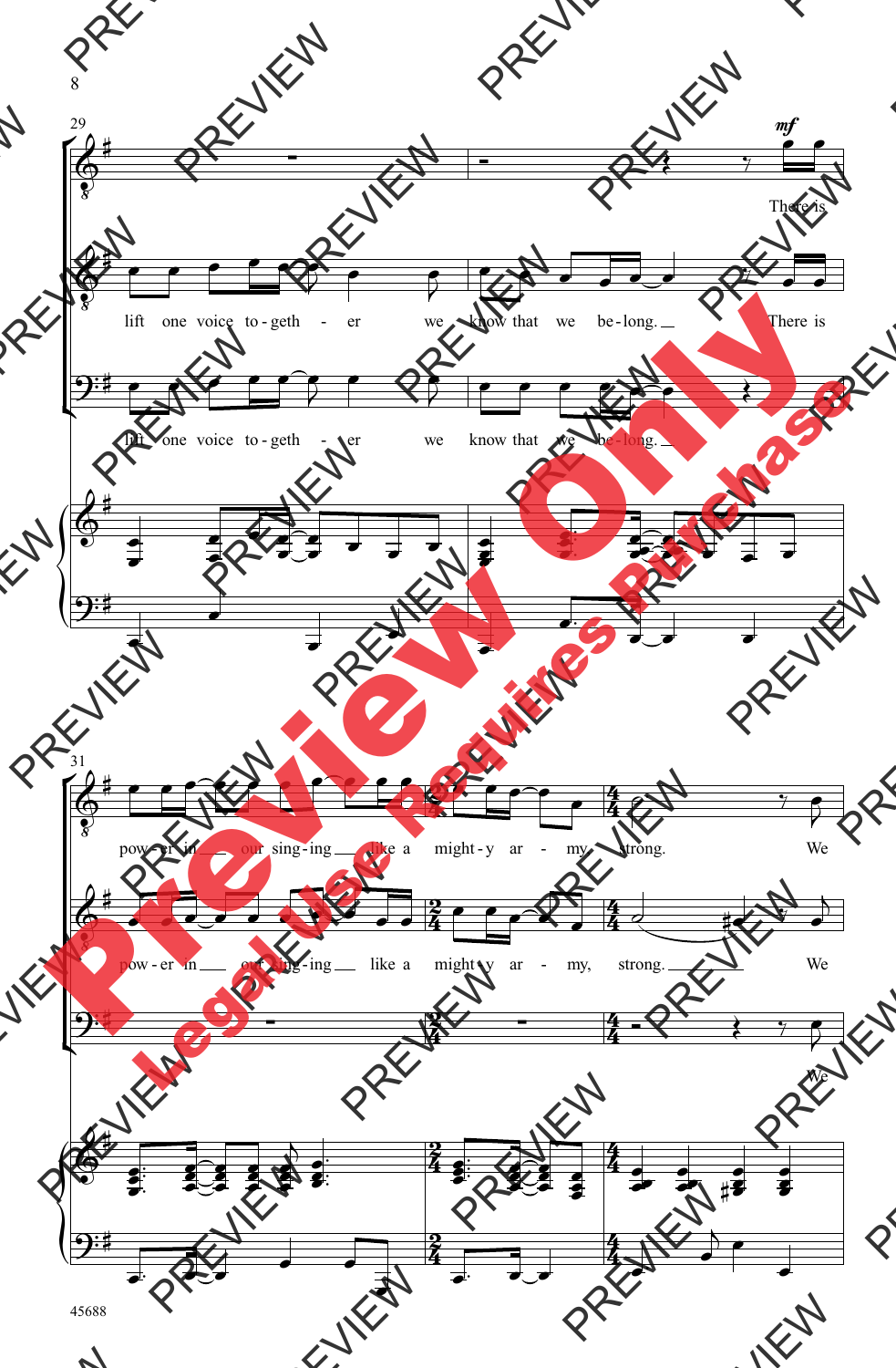![](_page_7_Figure_0.jpeg)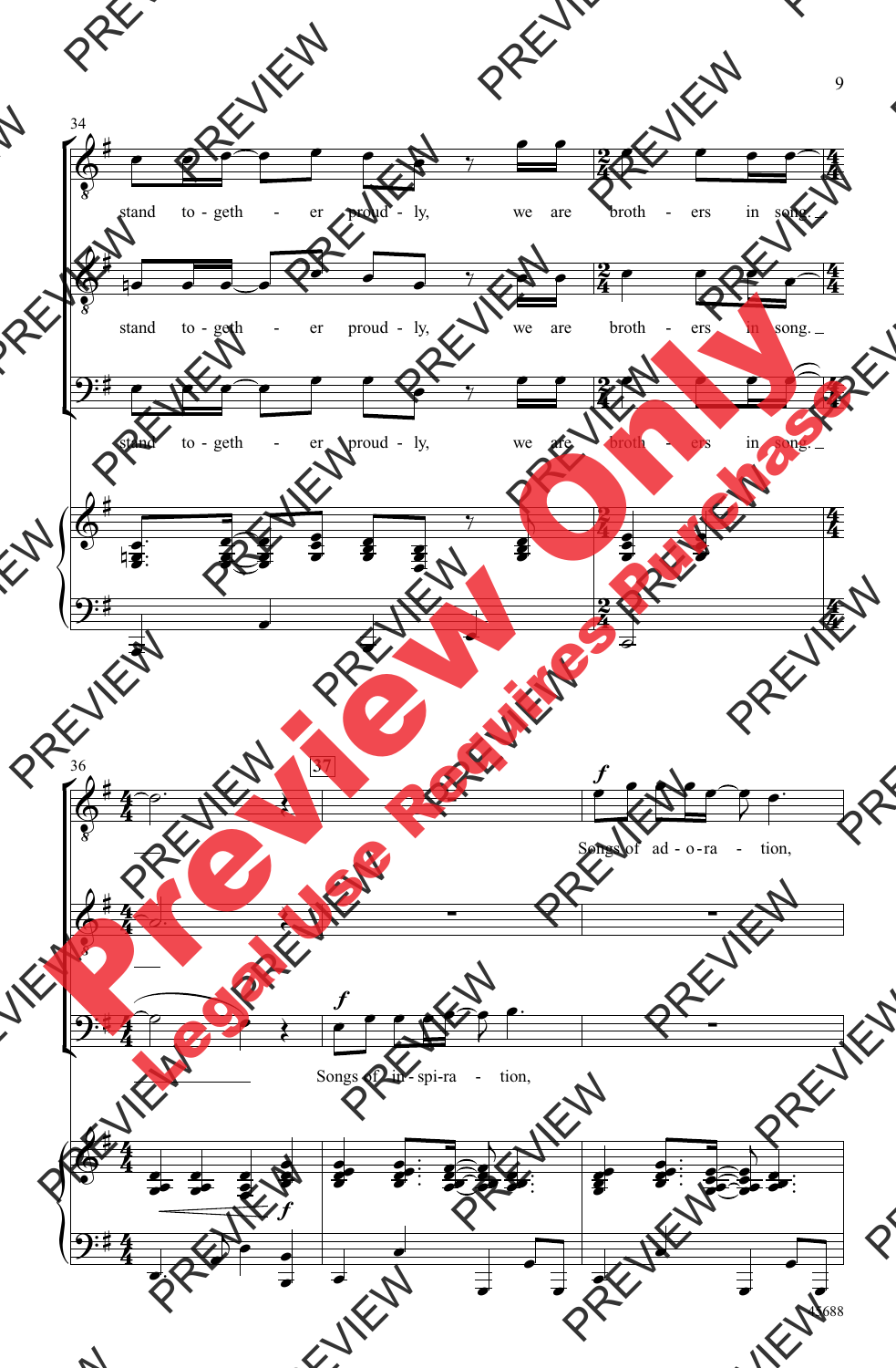![](_page_8_Figure_0.jpeg)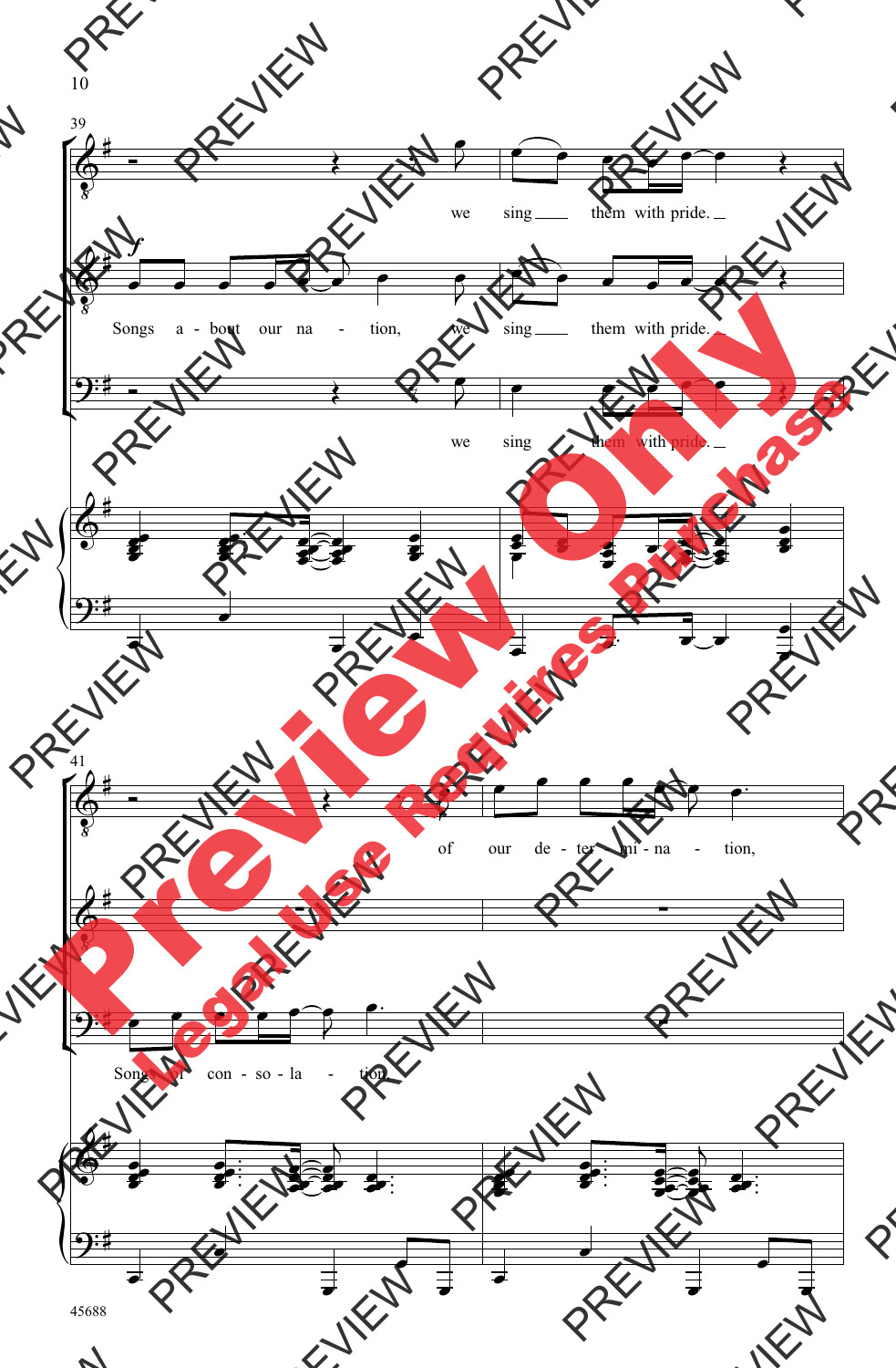![](_page_9_Figure_0.jpeg)